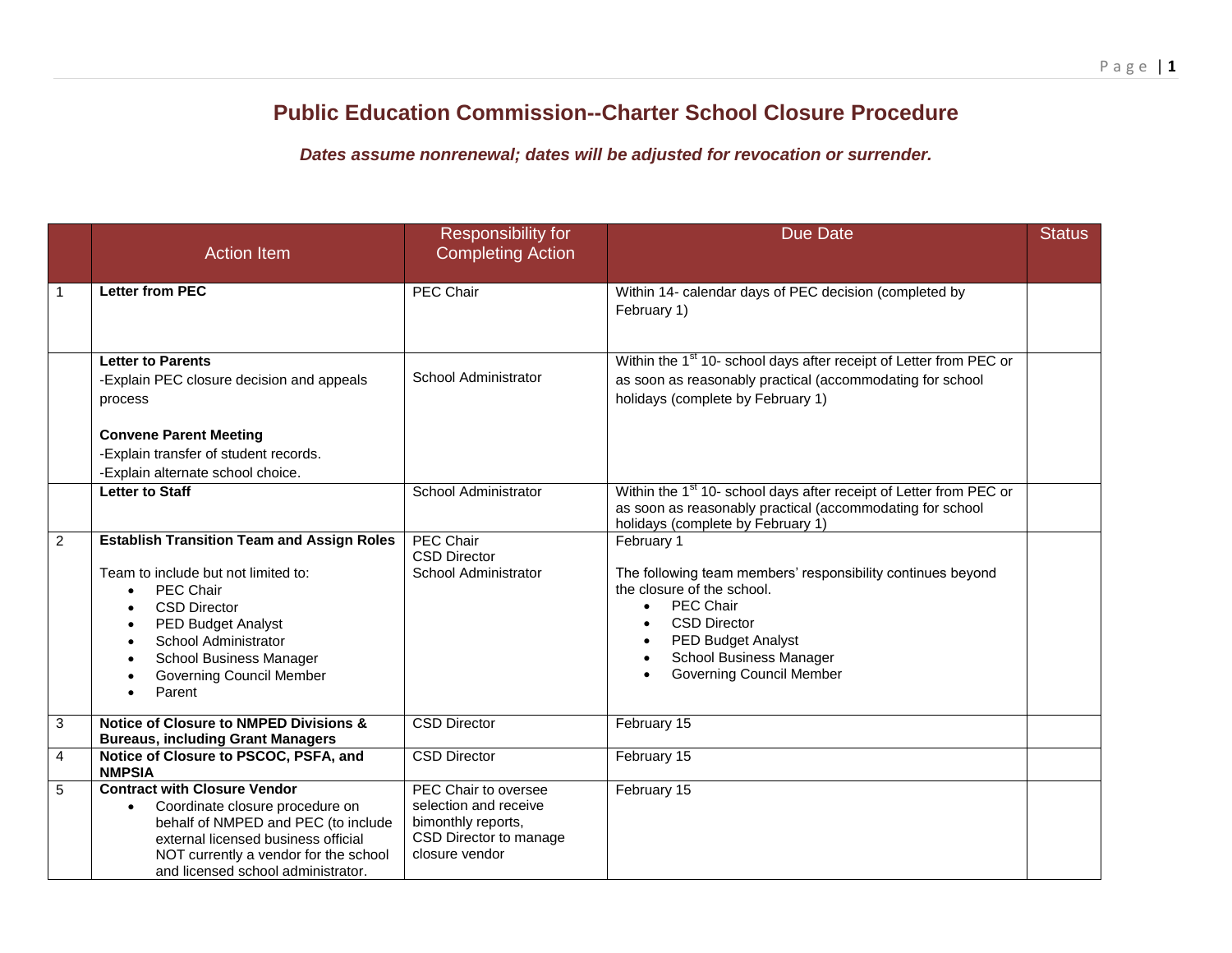| 6  | <b>Lease Terms</b><br>Copy of lease                                                                           | School Business Manager        | February 15   |  |
|----|---------------------------------------------------------------------------------------------------------------|--------------------------------|---------------|--|
|    | Identify final/termination date of lease                                                                      |                                |               |  |
|    | notify landlord                                                                                               |                                |               |  |
|    |                                                                                                               |                                |               |  |
|    | *Provide to CSD Director; Deputy Secretary of                                                                 |                                |               |  |
|    | <b>Budget &amp; Finance; Director of School Budget &amp;</b>                                                  |                                |               |  |
|    | <b>Finance Analysis Bureau</b>                                                                                |                                |               |  |
| 7  | <b>Financial Management Services System</b>                                                                   | School Business Manager        | February 15   |  |
|    | Provide access to NMPED staff/contractor to                                                                   |                                |               |  |
|    | financial system                                                                                              |                                |               |  |
| 8  | <b>Student Information System</b>                                                                             | School Administrator           | February 15   |  |
|    | Provide access to NMPED staff/contractor to                                                                   |                                |               |  |
|    | student information system (SIS), ensure                                                                      |                                |               |  |
|    | FERPA compliance<br><b>Convene Staff Meeting</b>                                                              | School Administrator           | February 28   |  |
| 9  | Communicate commitment to                                                                                     |                                |               |  |
|    | continuing coherent school operations                                                                         |                                |               |  |
|    | through closure transition                                                                                    |                                |               |  |
|    | Provide employment verifications to<br>$\bullet$                                                              |                                |               |  |
|    | staff                                                                                                         |                                |               |  |
|    | Ensure all staff files are organized, up                                                                      |                                |               |  |
|    | to date, and maintained in a secure                                                                           |                                |               |  |
|    | location                                                                                                      |                                |               |  |
|    | Digitize employment verifications                                                                             |                                |               |  |
| 10 | <b>Terminate Summer Instruction Program</b>                                                                   | School Administrator           | March 30      |  |
|    | Take appropriate action to terminate any                                                                      |                                |               |  |
|    | summer instruction to include disseminating                                                                   |                                |               |  |
|    | information to community and cancelling staff<br>summer contracts                                             |                                |               |  |
| 11 | <b>School Choice Fair</b>                                                                                     | School Administrator           | Feb 1-April 1 |  |
|    | Coordinate and advertise School Choice Fair                                                                   |                                |               |  |
|    | and assist students with enrollment choices,                                                                  |                                |               |  |
|    | transition and providing student information t                                                                |                                |               |  |
|    | <i>*Provide list of participating schools and date of</i>                                                     |                                |               |  |
|    | School Choice Fair to CSD Director and PEC                                                                    |                                |               |  |
|    | Chair                                                                                                         |                                |               |  |
| 12 | <b>List of School Vendors</b>                                                                                 | School Business Manager        | April 1       |  |
|    | Create list of all vendors serving the school with                                                            |                                |               |  |
|    | contracts in effect                                                                                           |                                |               |  |
|    | *Provide to CSD Director; Deputy Secretary of<br><b>Budget &amp; Finance; Director of School Budget &amp;</b> |                                |               |  |
|    | <b>Finance Analysis Bureau and PEC Chair</b>                                                                  |                                |               |  |
| 13 | <b>Notification to Vendors and Other Service</b>                                                              | <b>School Business Manager</b> | April 1       |  |
|    | <b>Providers</b>                                                                                              |                                |               |  |
|    | Current vendors                                                                                               |                                |               |  |
|    | <b>IRS Status-Cancel/Update</b>                                                                               |                                |               |  |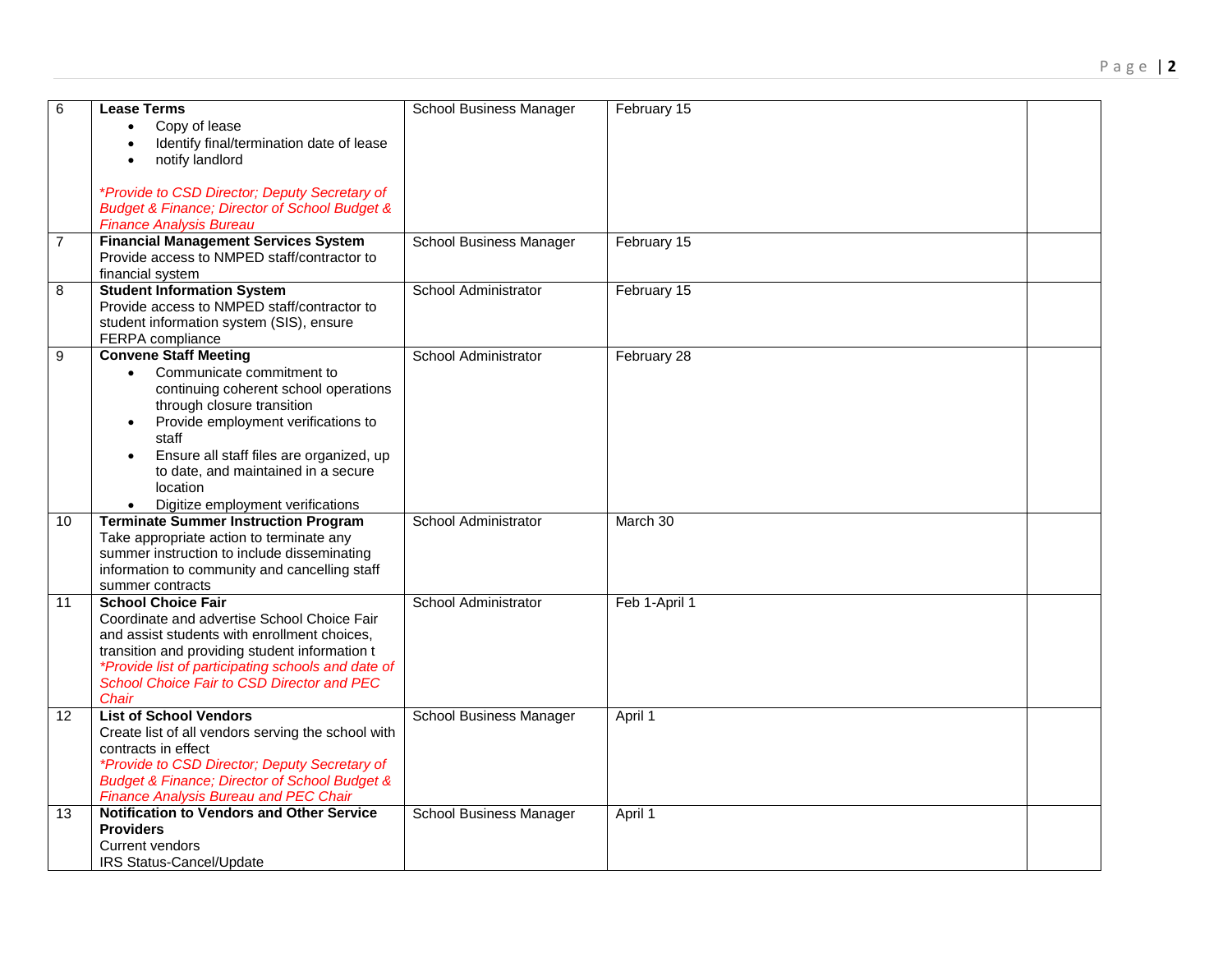|                 | <b>NMPSIA</b>                                                |                            |                                          |  |
|-----------------|--------------------------------------------------------------|----------------------------|------------------------------------------|--|
|                 | <b>RHC</b>                                                   |                            |                                          |  |
|                 | ERB                                                          |                            |                                          |  |
|                 | Any Grantors                                                 |                            |                                          |  |
|                 | Etc.                                                         |                            |                                          |  |
|                 | *Provide to CSD Director; Deputy Secretary of                |                            |                                          |  |
|                 | <b>Budget &amp; Finance; Director of School Budget &amp;</b> |                            |                                          |  |
|                 | Finance Analysis Bureau, and PEC Chair                       |                            |                                          |  |
| 14              | <b>Staff Closure Transition Letter</b>                       | School Business Manager    | April 1                                  |  |
|                 | Outline transition plans and timelines                       | and Legal Counsel for PEC  |                                          |  |
|                 | for staff including:                                         |                            |                                          |  |
|                 | Plan for final contract payout;                              |                            |                                          |  |
|                 | Date insurance will terminate; and<br>$\bullet$              |                            |                                          |  |
|                 | Where employment verification                                |                            |                                          |  |
|                 | requests can be made after June 30                           |                            |                                          |  |
|                 | (which would be CSD or its vendor)                           |                            |                                          |  |
| $\overline{15}$ | <b>Complete Form NMPED 947 and Disposal</b>                  | PEC Chair,                 | April 30                                 |  |
|                 | Plan                                                         | <b>Closure Vendor with</b> |                                          |  |
|                 | Develop disposal plan that documents<br>$\bullet$            | cooperation from School    |                                          |  |
|                 | disposition of school funds, property,                       | Administrator              |                                          |  |
|                 | and assets in accordance with                                |                            |                                          |  |
|                 | provisions of NMSA $\S$ 22-8b-12.1(C) <sup>1</sup>           |                            |                                          |  |
|                 | Complete Form NMPED 947<br>$\bullet$                         |                            |                                          |  |
|                 | Generate list of inventory assets with                       |                            |                                          |  |
|                 | photos distinguishing between                                |                            |                                          |  |
|                 | property purchased with operational or                       |                            |                                          |  |
|                 | federal funds (such as Title 1) as well                      |                            |                                          |  |
|                 | as equipment purchased through E-                            |                            |                                          |  |
|                 | Rate                                                         |                            |                                          |  |
|                 | Once NMSA § 22-8b-12.1(C) has                                |                            |                                          |  |
|                 | been satisfied, disposition of property                      |                            |                                          |  |
|                 | will be offered 1 <sup>st</sup> to state-authorized          |                            |                                          |  |
|                 | charter schools then 2 <sup>nd</sup> to other public         |                            |                                          |  |
|                 | schools                                                      |                            |                                          |  |
|                 | Identify fixtures that are not available                     |                            |                                          |  |
|                 | for disposition                                              |                            |                                          |  |
|                 | *Provide list of inventory assets; documentation             |                            |                                          |  |
|                 | of disposition of property pursuant to NMSA $\S$             |                            |                                          |  |
|                 | 22-8b-12.1(C); notice letter to State Auditor; GB            |                            |                                          |  |
|                 | agenda and approved minutes; NMPED 947                       |                            |                                          |  |
|                 | form; and list of schools taking possession of               |                            |                                          |  |
|                 | assets to CSD Director and PEC Chair                         |                            |                                          |  |
| 17              | <b>Digitize Faculty/Staff Files</b>                          | School Administrator       | May 30 or when contracts have terminated |  |

 $^1$  When a charter school is closed, the assets of the school shall be distributed first to satisfy outstanding payroll obligations for employees of the school, then to creditors of the school and then to the state treas credit of the current school fund. If the assets of the school are insufficient to pay all parties to whom the schools owes compensation, the prioritization of the distribution of assets may be determined by decree of a co of law.

 $\overline{a}$